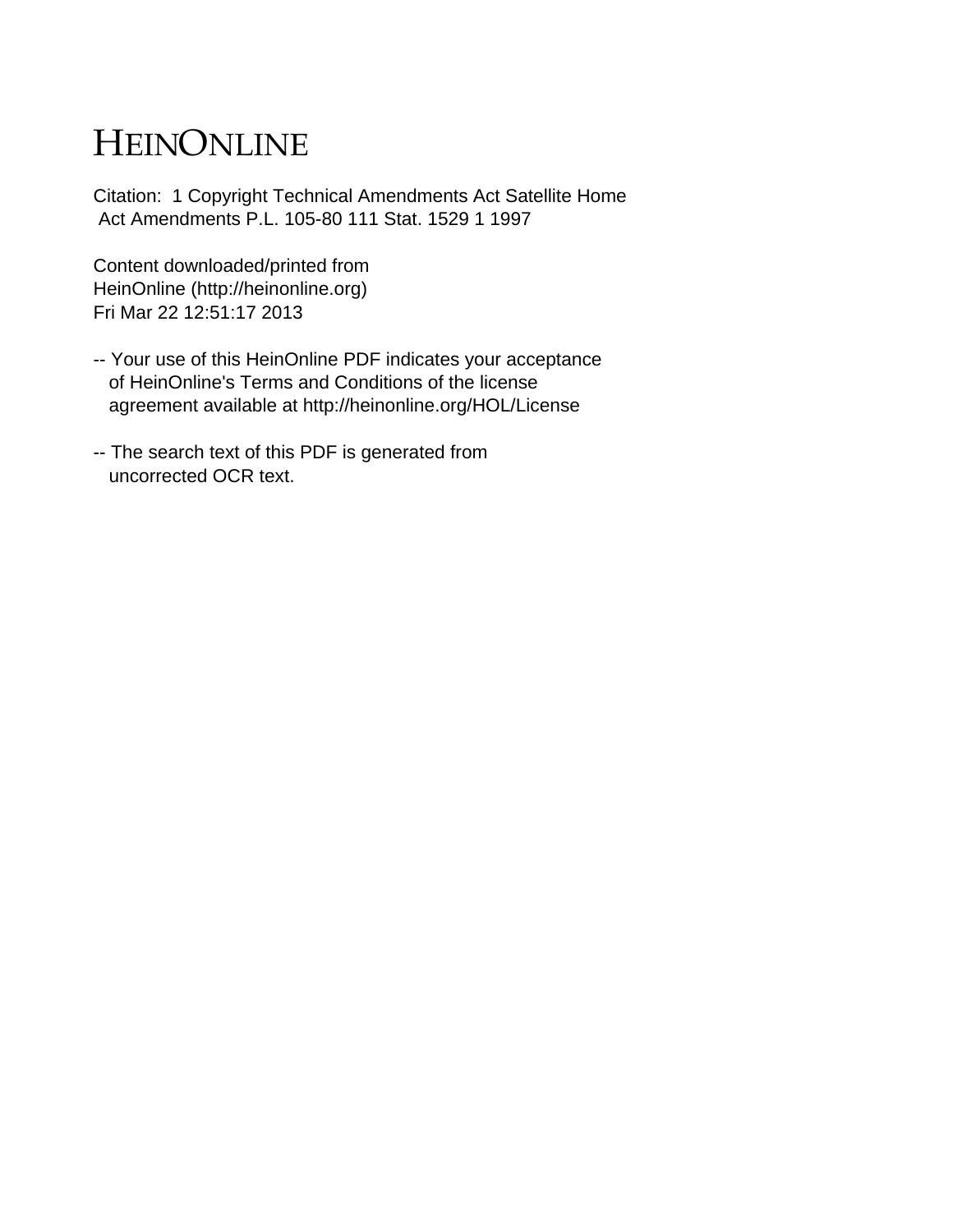# **Calendar No. 40**

**105TH CONGRESS**

**IST** SESSION **S. 506**

To clarify certain copyright provisions, and for other purposes.

## IN THE SENATE OF THE UNITED STATES

MARCH 20, 1997

Mr. HATCH introduced the following bill; which was read twice and referred to the Committee on the Judiciary

> APRIL 17, 1997 Reported by Mr. HATCH, without amendment

## **A BILL**

To clarify certain copyright provisions, and for other purposes.

*1 Be it enacted by the Senate and House of Representa-*

*2 tives of the United States of America in Congress assembled,*

## **3 SECTION 1. SHORT TITLE.**

4 This Act may be cited as the "Copyright Clarifica-

5 tions Act of 1997".

## **6 SEC. 2. SATELLITE HOME VIEWER ACT OF 1994.**

7 The Satellite Home Viewer Act of 1994 (Public Law

**8** 103-369) is amended as follows: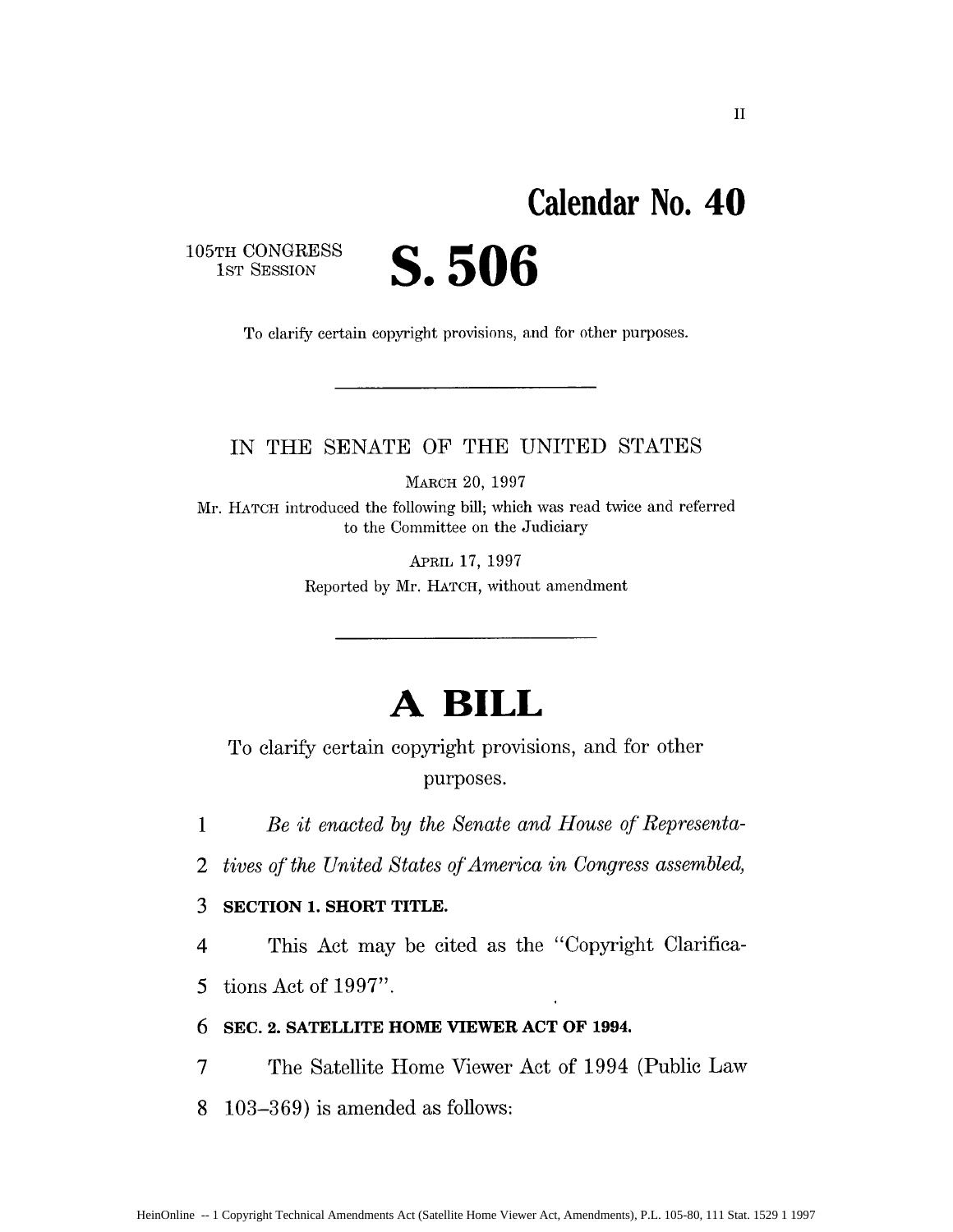1 (1) Section  $2(3)(A)$  is amended to read as fol-2 lows:

| 3              | "(A) in clause (i) by striking '12 cents'           |
|----------------|-----------------------------------------------------|
| $\overline{4}$ | and inserting '17.5 cents per subscriber in the     |
| 5              | case of superstations that as retransmitted by      |
| 6              | the satellite carrier include any program which,    |
| 7              | if delivered by any cable system in the United      |
| 8              | States, would be subject to the syndicated ex-      |
| 9              | clusivity rules of the Federal Communications       |
| 10             | Commission, and 14 cents per subscriber in the      |
| 11             | case of superstations that are syndex-proof as      |
| 12             | defined in section 258.2 of title 37, Code of       |
| 13             | Federal Regulations'; and".                         |
| 14             | $(2)$ Section $2(4)$ is amended to read as follows: |
| 15             | $\lq(4)$ Subsection (c) is amended—                 |
| 16             | "(A) in paragraph $(1)$ —                           |
| 17             | "(i) by striking 'until December 31,                |
| 18             | $1992$ ;                                            |
| 19             | "(ii) by striking $'(2)$ , $(3)$ or $(4)$ " and     |
| 20             | inserting $(2)$ or $(3)$ ; and                      |
| 21             | "(iii) by striking the second sentence;             |
| 22             | "(B) in paragraph $(2)$ —                           |
| 23             | "(i) in subparagraph $(A)$ by striking              |
| 24             | 'July 1, $1991'$ and inserting 'July 1,             |
| 25             | $1996$ ; and                                        |

**\*S 506 RS**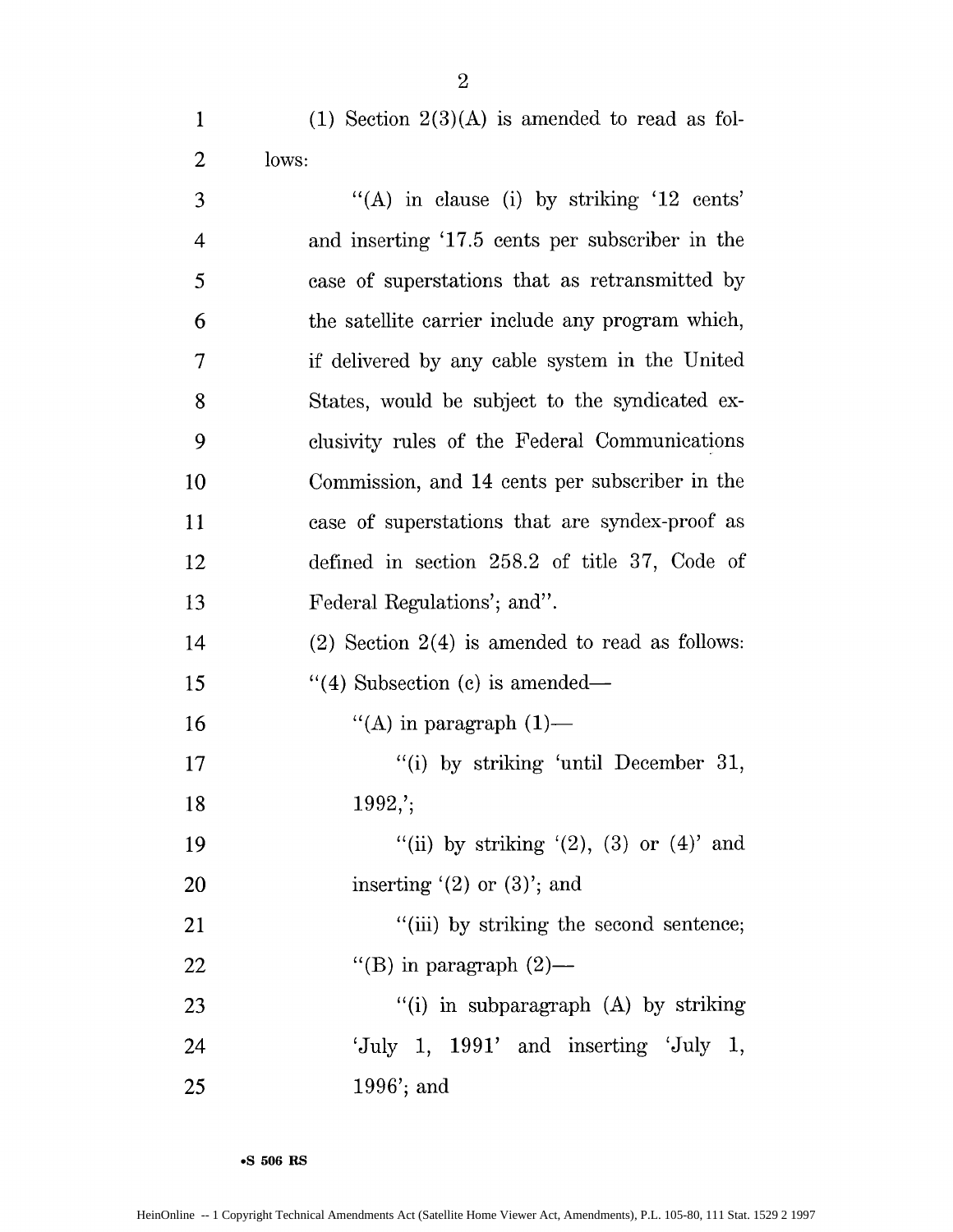| $\mathbf{1}$   | "(ii) in subparagraph $(D)$ by striking         |
|----------------|-------------------------------------------------|
| $\overline{c}$ | 'December 31, 1994' and inserting 'De-          |
| 3              | cember 31, 1999, or in accordance with          |
| $\overline{4}$ | the terms of the agreement, whichever is        |
| 5              | later'; and                                     |
| 6              | "(C) in paragraph $(3)$ —                       |
| 7              | "(i) in subparagraph (A) by striking            |
| 8              | 'December 31, 1991' and inserting 'Janu-        |
| 9              | ary 1, $1997'$ ;                                |
| 10             | "(ii) by amending subparagraph $(B)$            |
| 11             | to read as follows:                             |
| 12             | (B) ESTABLISHMENT<br>OF<br><b>ROYALTY</b>       |
| 13             | FEES.—In determining royalty fees under this    |
| 14             | paragraph, the copyright arbitration royalty    |
| 15             | panel appointed under chapter 8 shall establish |
| 16             | fees for the retransmission of network stations |
| 17             | and superstations that most clearly represent   |
| 18             | fair market value of secondary trans-<br>the    |
| 19             | missions. In determining the fair market value, |
| 20             | the panel shall base its decision on economic,  |
| 21             | competitive, and programming information pre-   |
| 22             | sented by the parties, including—               |
| 23             | (i) the competitive environment in              |
| 24             | which such programming is distributed,          |
| 25             | the cost of similar signals in similar pri-     |

**eS 506 RS**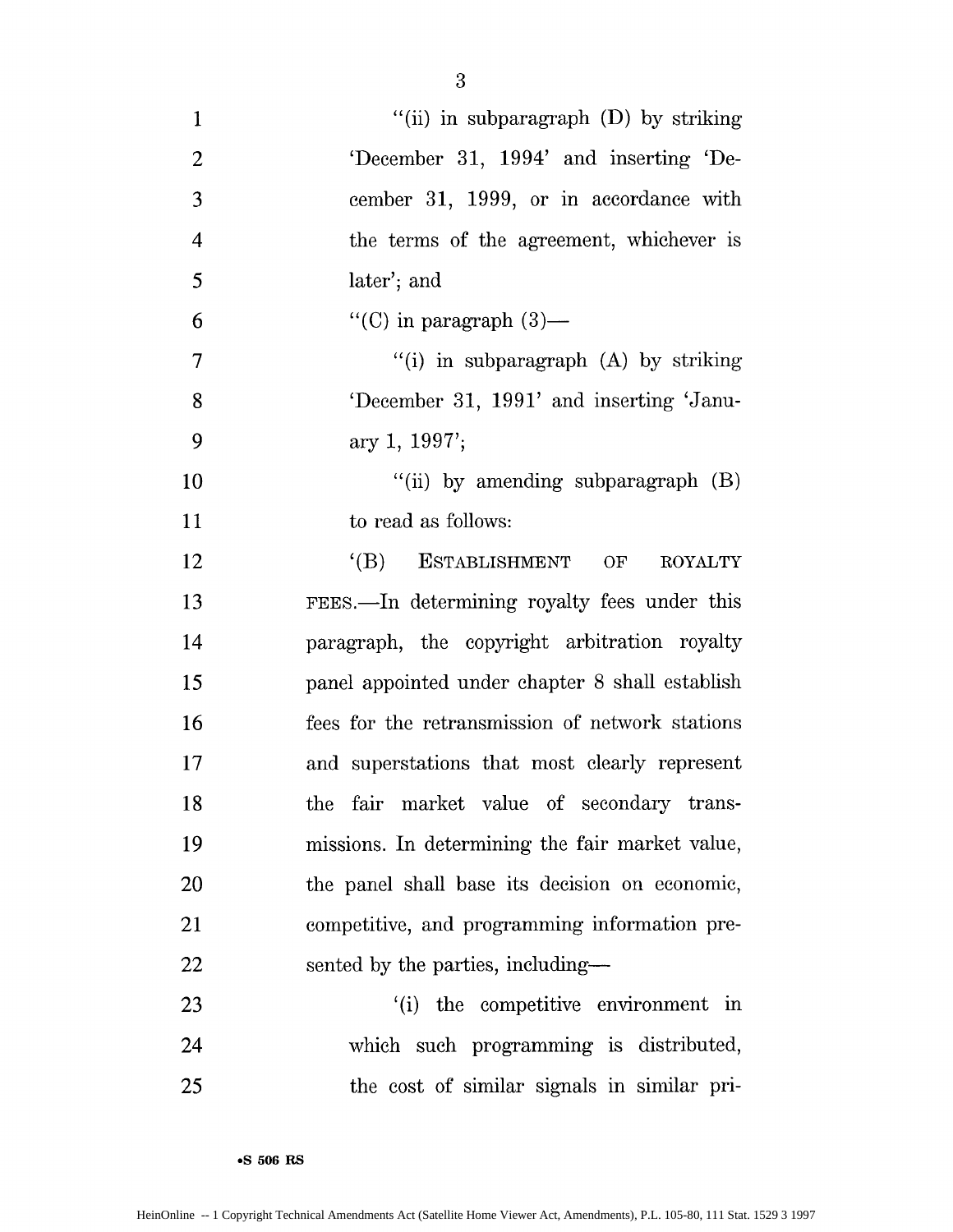| $\mathbf{1}$   | vate and compulsory license marketplaces,          |
|----------------|----------------------------------------------------|
| $\overline{2}$ | and any special features and conditions of         |
| 3              | the retransmission marketplace;                    |
| $\overline{4}$ | '(ii) the economic impact of such fees             |
| 5              | on copyright owners and satellite carriers;        |
| 6              | and                                                |
| 7              | the impact on the continued<br>$^{\prime}$ (iii)   |
| 8              | availability of secondary transmissions to         |
| 9              | the public.'; and                                  |
| 10             | $``(iii)$ in subparagraph $(C)$ , by insert-       |
| 11             | ing 'or July 1, 1997, whichever is later'          |
| 12             | after 'section $802(g)$ '.".                       |
| 13             | $(3)$ Section $2(5)(A)$ is amended to read as fol- |
| 14             | lows:                                              |
| 15             | "(A) in paragraph $(5)(C)$ by striking 'the        |
| 16             | date of the enactment of the Satellite Home        |
| 17             | Viewer Act of 1988' and inserting 'November        |
| 18             | 16, 1988'; and".                                   |
| 19             | SEC. 3. COPYRIGHT IN RESTORED WORKS.               |
| <b>20</b>      | Section 104A of title 17, United States Code, is   |
| 21             | amended as follows:                                |
| 22             | (1) Subsection $(d)(3)(A)$ is amended to read as   |
| 23             | follows:                                           |

 $\mathcal{L}^{\pm}$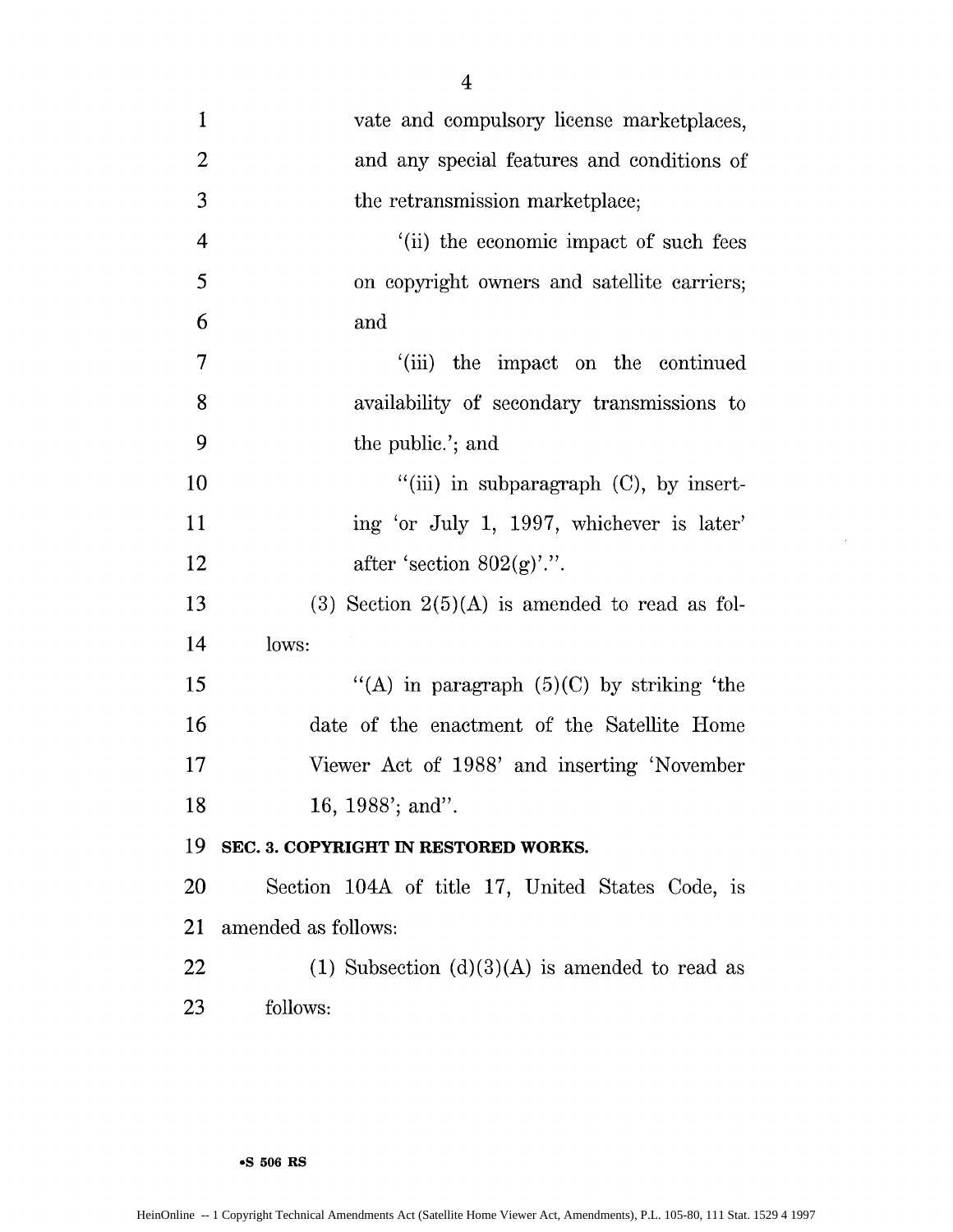1 "(3) EXISTING DERIVATIVE WORKS.--(A) In 2 the case of a derivative work that is based upon a 3 restored work and is created-4 "(i) before the date of the enactment of 5 the Uruguay Round Agreements Act, if the

6 source country of the restored work is an eligi-7 ble country on such date, or 8 "(ii) before the date on which the source

9 country of the restored work becomes an eligi-10 ble country, if that country is not an eligible 11 country on such date of enactment,

12 a reliance party may continue to exploit that deriva-13 tive work for the duration of the restored copyright 14 if the reliance party pays to the owner of the re-15 stored copyright reasonable compensation for con-16 duct which would be subject to a remedy for in-17 fringement but for the provisions of this para-18 graph.".

19 (2) Subsection  $(e)(1)(B)(ii)$  is amended by 20 striking the last sentence.

21 (3) Subsection  $(h)(2)$  is amended to read as fol-22 lows:

23 "(2) The 'date of restoration' of a restored 24 copyright is —

#### **•S 506 RS**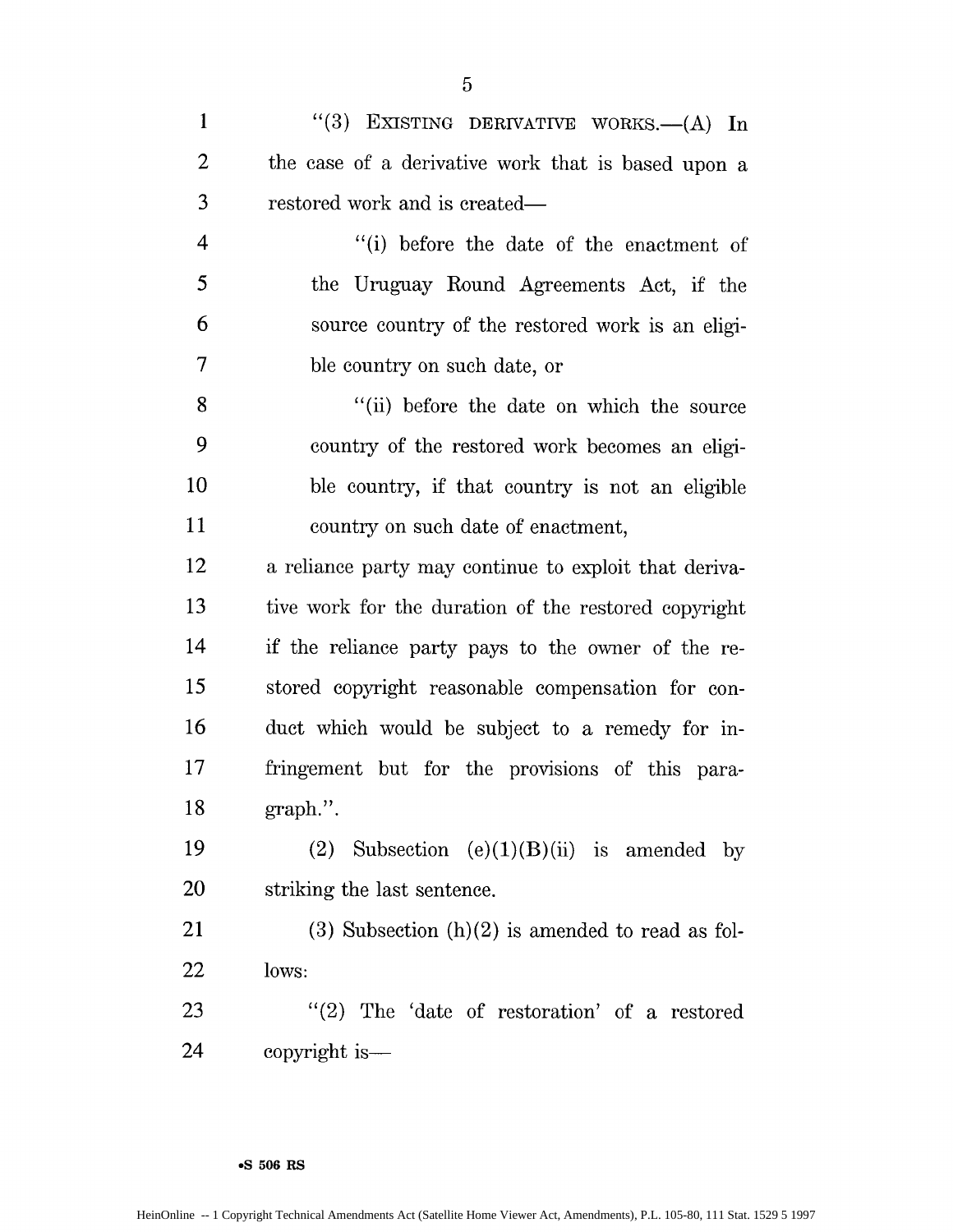| $\mathbf{1}$   | "(A) January 1, 1996, if the source coun-            |
|----------------|------------------------------------------------------|
| $\overline{2}$ | try of the restored work is a nation adhering to     |
| 3              | the Berne Convention or a WTO member coun-           |
| $\overline{4}$ | try on such date; or                                 |
| 5              | "(B) the date of adherence or proclama-              |
| 6              | tion, in the case of any other source country of     |
| 7              | the restored work.".                                 |
| 8              | $(4)$ Subsection $(h)(3)$ is amended to read as fol- |
| 9              | lows:                                                |
| 10             | "(3) The term 'eligible country' means a nation,     |
| 11             | other than the United States, that—                  |
| 12             | "(A) becomes a WTO member country                    |
| 13             | after the date of the enactment of the Uruguay       |
| 14             | Round Agreements Act;                                |
| 15             | $\lq\lq$ on such date of enactment is, or after      |
| 16             | such date of enactment becomes, a member of          |
| 17             | the Berne Convention; or                             |
| 18             | "(C) after such date of enactment becomes            |
| 19             | subject to a proclamation under subsection (g).      |
| 20             | For purposes of this paragraph, a nation that is a   |
| 21             | member of the Berne Convention on the date of the    |
| 22             | enactment of the Uruguay Round Agreements Act        |
| 23             | shall be construed to become an eligible country on  |
| 24             | such date of enactment.".                            |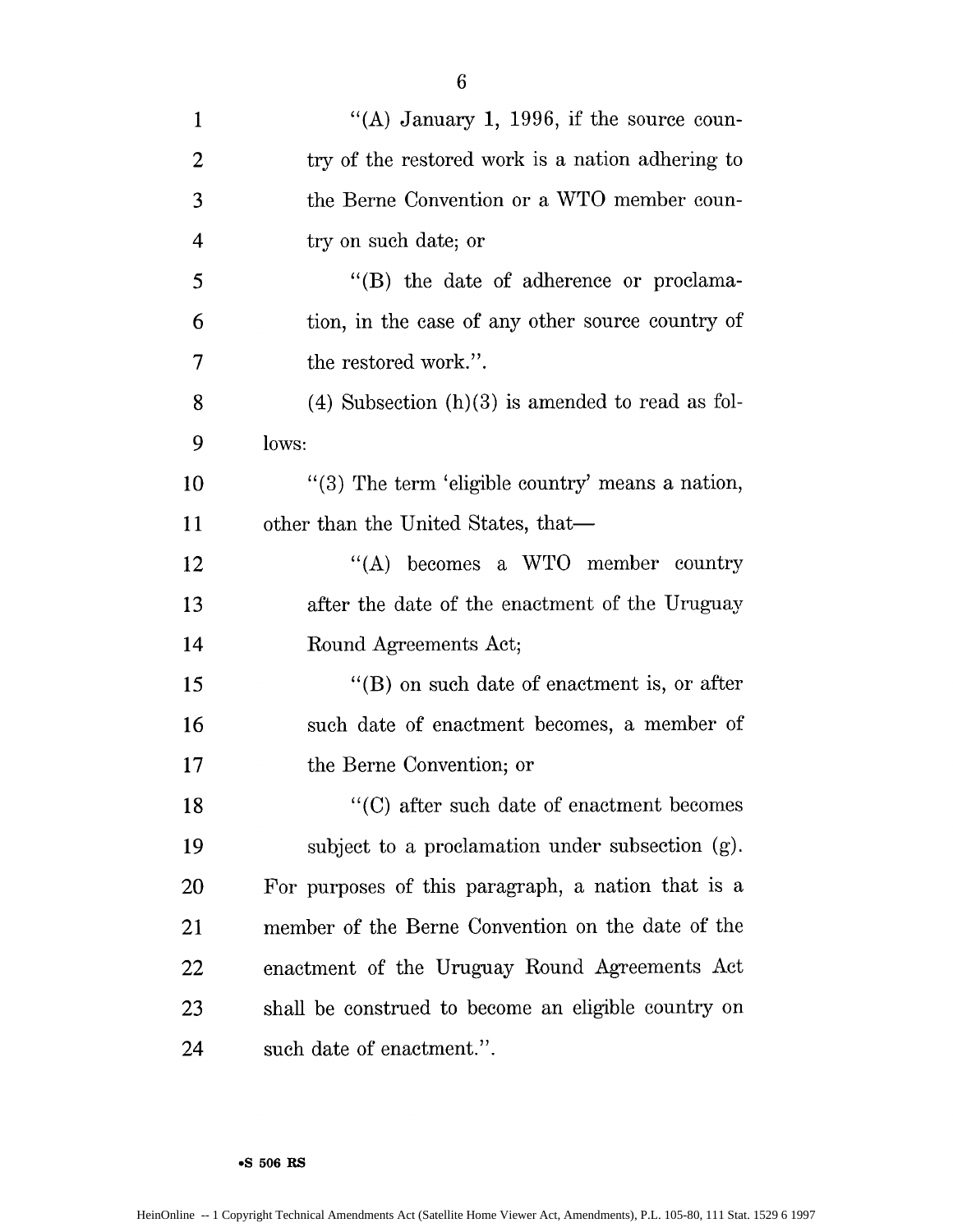2 **MISSIONS.**

3 Section 114(f) of title 17, United States Code, is 4 amended-

 $5$  (1) in paragraph (1), by inserting ", or, if a 6 copyright arbitration royalty panel is convened, end-7 ing 30 days after the Librarian issues and publishes 8 in the Federal Register an order adopting the deter-9 mination of the copyright arbitration royalty panel 10 or an order setting the terms and rates (if the Li-11 brarian rejects the panel's determination)" after 12 "December 31, 2000"; and

13 (2) in paragraph (2), by striking "and publish 14 in the Federal Register".

**15 SEC. 5. ROYALTY PAYABLE UNDER COMPULSORY LICENSE.**

16 Section 115(c)(3)(D) of title 17, United States Code, 17 is amended by striking "and publish in the Federal Reg-18 ister".

**19 SEC. 6. NEGOTIATED LICENSE FOR JUKEBOXES.**

20 Section 116 of title 17, United States Code, is 21 amended-

22 (1) by amending subsection  $(b)(2)$  to read as 23 follows:

24 "(2) ARBITRATION.—Parties not subject to 25 such a negotiation may determine, by arbitration in 26 accordance with the provisions of chapter 8, the **\*S 506 RS**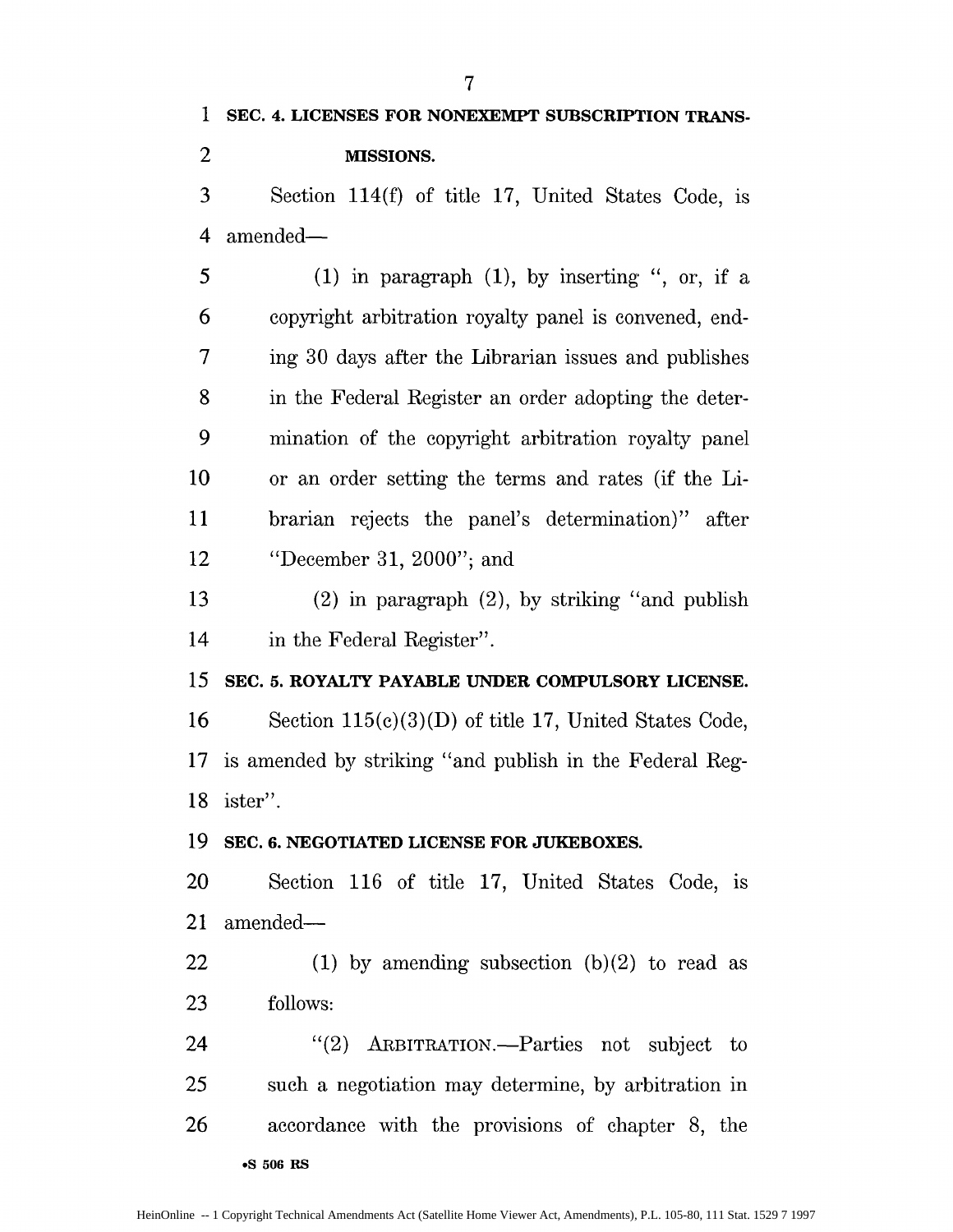| $\mathbf{1}$   | terms and rates and the division of fees described in |
|----------------|-------------------------------------------------------|
| $\overline{2}$ | paragraph $(1)$ ."; and                               |
| 3              | $(2)$ by adding at the end the following new sub-     |
| 4              | section:                                              |
| 5              | "(d) DEFINITIONS.—As used in this section, the fol-   |
| 6              | lowing terms mean the following:                      |
| 7              | "(1) A 'coin-operated phonorecord player' is a        |
| 8              | machine or device that-                               |
| 9              | "(A) is employed solely for the perform-              |
| 10             | ance of nondramatic musical works by means of         |
| 11             | phonorecords upon being activated by the inser-       |
| 12             | tion of coins, currency, tokens, or other mone-       |
| 13             | tary units or their equivalent;                       |
| 14             | "(B) is located in an establishment making            |
| 15             | no direct or indirect charge for admission;           |
| 16             | "(C) is accompanied by a list which is                |
| 17             | comprised of the titles of all the musical works      |
| 18             | available for performance on it, and is affixed       |
| 19             | to the phonorecord player or posted in the es-        |
| 20             | tablishment in a prominent position where it          |
| 21             | can be readily examined by the public; and            |
| 22             | "(D) affords a choice of works available              |
| 23             | for performance and permits the choice to be          |
| 24             | made by the patrons of the establishment in           |
| 25             | which it is located.                                  |

**.S 506 RS**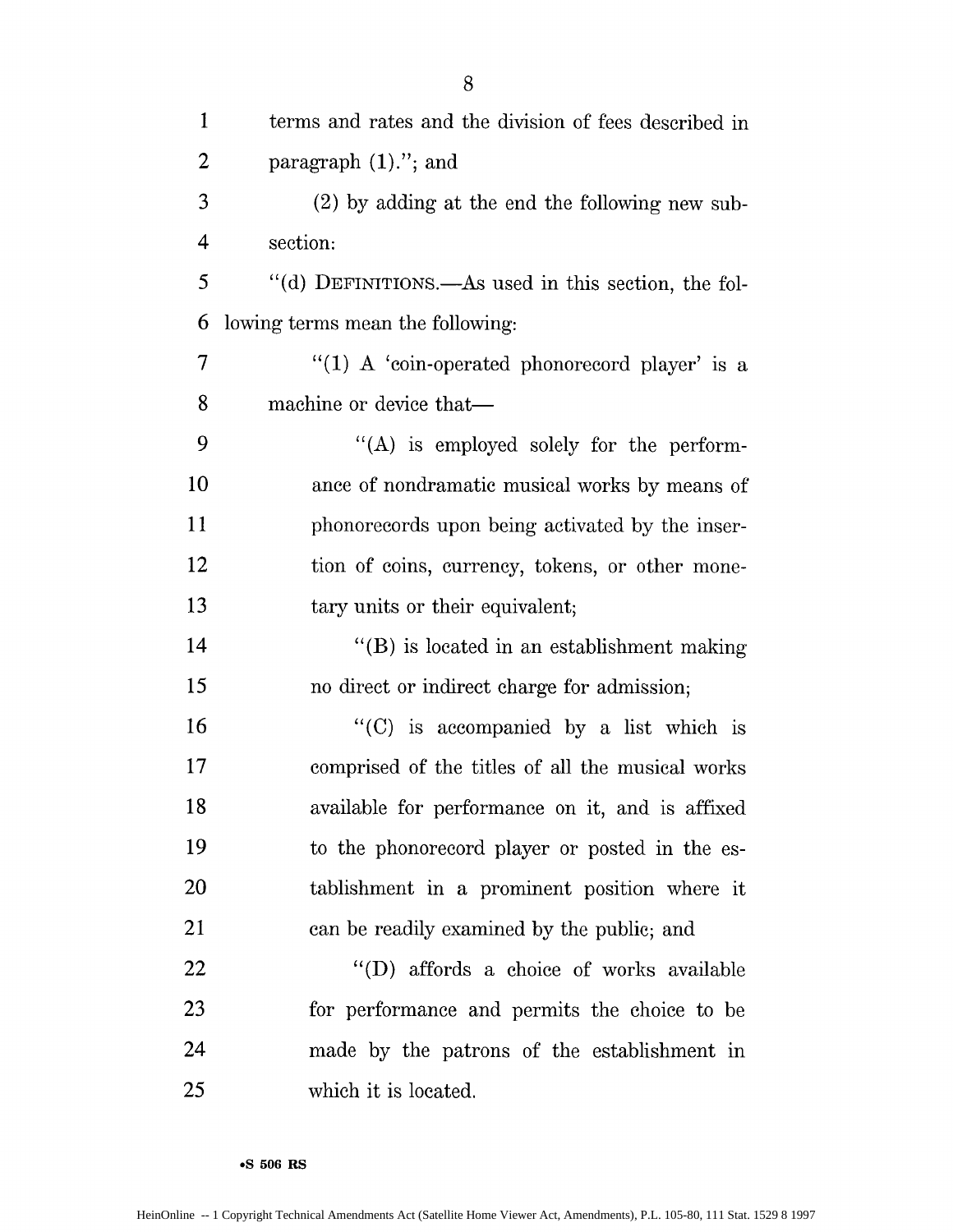| $\mathbf{1}$   | "(2) An 'operator' is any person who, alone or            |
|----------------|-----------------------------------------------------------|
| $\overline{2}$ | jointly with others—                                      |
| 3              | "(A) owns a coin-operated phonorecord                     |
| $\overline{4}$ | player;                                                   |
| 5              | "(B) has the power to make a coin-oper-                   |
| 6              | ated phonorecord player available for placement           |
| 7              | in an establishment for purposes of public per-           |
| 8              | formance; or                                              |
| 9              | "(C) has the power to exercise primary                    |
| 10             | control over the selection of the musical works           |
| 11             | made available for public performance on a                |
| 12             | coin-operated phonorecord player.".                       |
| 13             | SEC. 7. REGISTRATION AND INFRINGEMENT ACTIONS.            |
| 14             | Section $411(b)(1)$ of title 17, United States Code, is   |
| 15             | amended to read as follows:                               |
| 16             | $"(1)$ serves notice upon the infringer, not less         |
| 17             | than 48 hours before such fixation, identifying the       |
| 18             | work and the specific time and source of its first        |
| 19             | transmission, and declaring an intention to secure        |
| 20             | copyright in the work; and".                              |
| 21             | SEC. 8. COPYRIGHT OFFICE FEES.                            |
| 22             | (a) FEE INCREASES.—Section $708(b)$ of title 17,          |
| 23             | United States Code, is amended to read as follows:        |
| 24             | "(b) In calendar year 1997 and in any subsequent          |
| 25             | calendar year, the Register of Copyrights, by regulation, |
|                |                                                           |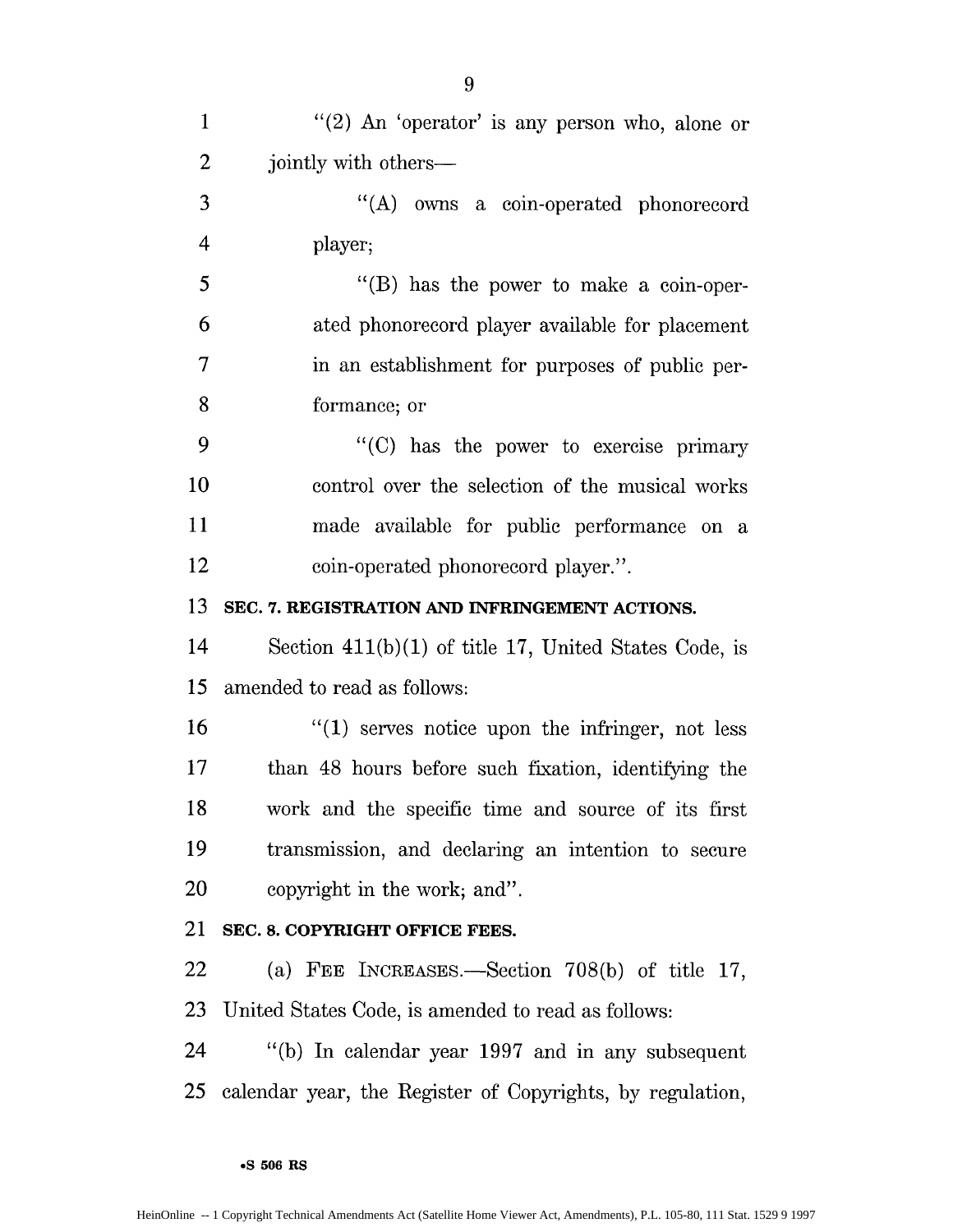1 may increase the fees specified in subsection (a) in the 2 following manner:

3 "(1) The Register shall conduct a study of the 4 costs incurred by the Copyright Office for the reg-5 istration of claims, the recordation of documents, 6 and the provision of services. The study shall also 7 consider the timing of any increase in fees and the 8 authority to use such fees consistent with the 9 budget.

10 "(2) The Register may, on the basis of the 11 study under paragraph (1), and subject to para-12 graph (5), increase fees to not more than that nec-**13** essary to cover the reasonable costs incurred by the 14 Copyright Office for the services described in para-*15* graph (1), plus a reasonable inflation adjustment to 16 account for any estimated increase in costs.

17 "(3) Any newly established fee under paragraph 18 (2) shall be rounded off to the nearest dollar, or for 19 a fee less than \$12, rounded off to the nearest 50 20 cents.

21 "(4) The fees established under this subsection 22 shall be fair and equitable and give due consider-23 ation to the objectives of the copyright system.

24 "(5) **If** the Register determines under para-25 graph (2) that fees should be increased, the Register

**oS 506 RS**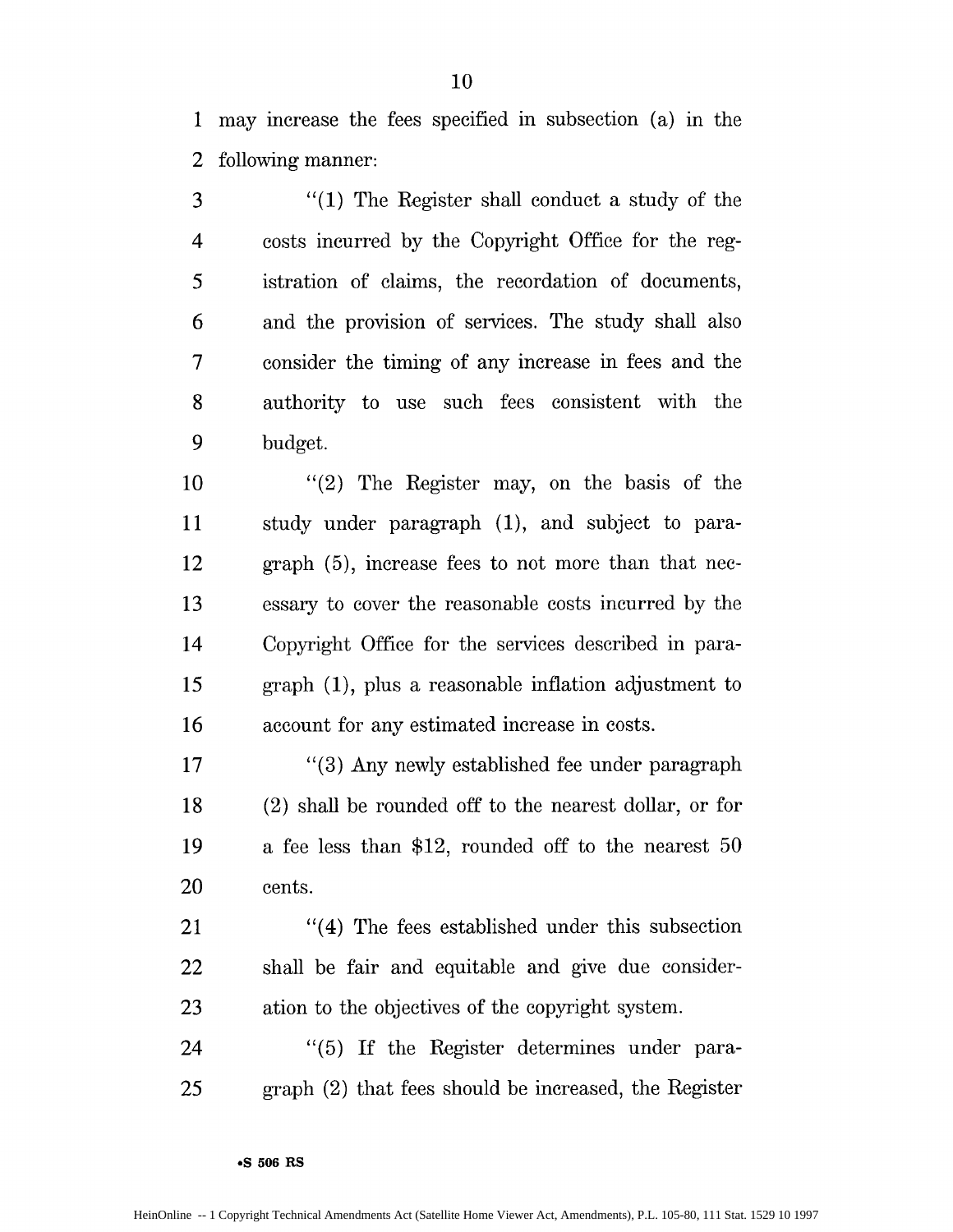1 shall prepare a proposed fee schedule and submit the 2 schedule with the accompanying economic analysis to 3 the Congress. The fees proposed by the Register 4 may be instituted after the end of 120 days after the 5 schedule is submitted to the Congress unless, within 6 that 120-day period, a law is enacted stating in sub-7 stance that the Congress does not approve the 8 schedule.".

**9** (b) **DEPOSIT OF FEES.**—Section 708(d) of such title 10 is amended to read as follows:

11  $\qquad$  "(d)(1) Except as provided in paragraph (2), all fees 12 received under this section shall be deposited by the Reg-13 ister of Copyrights in the Treasury of the United States 14 and shall be credited to the appropriations for necessary 15 expenses of the Copyright Office. Such fees that are col-16 lected shall remain available until expended. The Register 17 may, in accordance with regulations that he or she shall 18 prescribe, refund any sum paid by mistake or in excess 19 of the fee required by this section.

20 "(2) In the case of fees deposited against future serv-21 ices, the Register of Copyrights shall request the Secretary 22 of the Treasury to invest in interest-bearing securities in 23 the United States Treasury any portion of the fees that, 24 as determined by the Register, is not required to meet cur-25 rent deposit account demands. Funds from such portion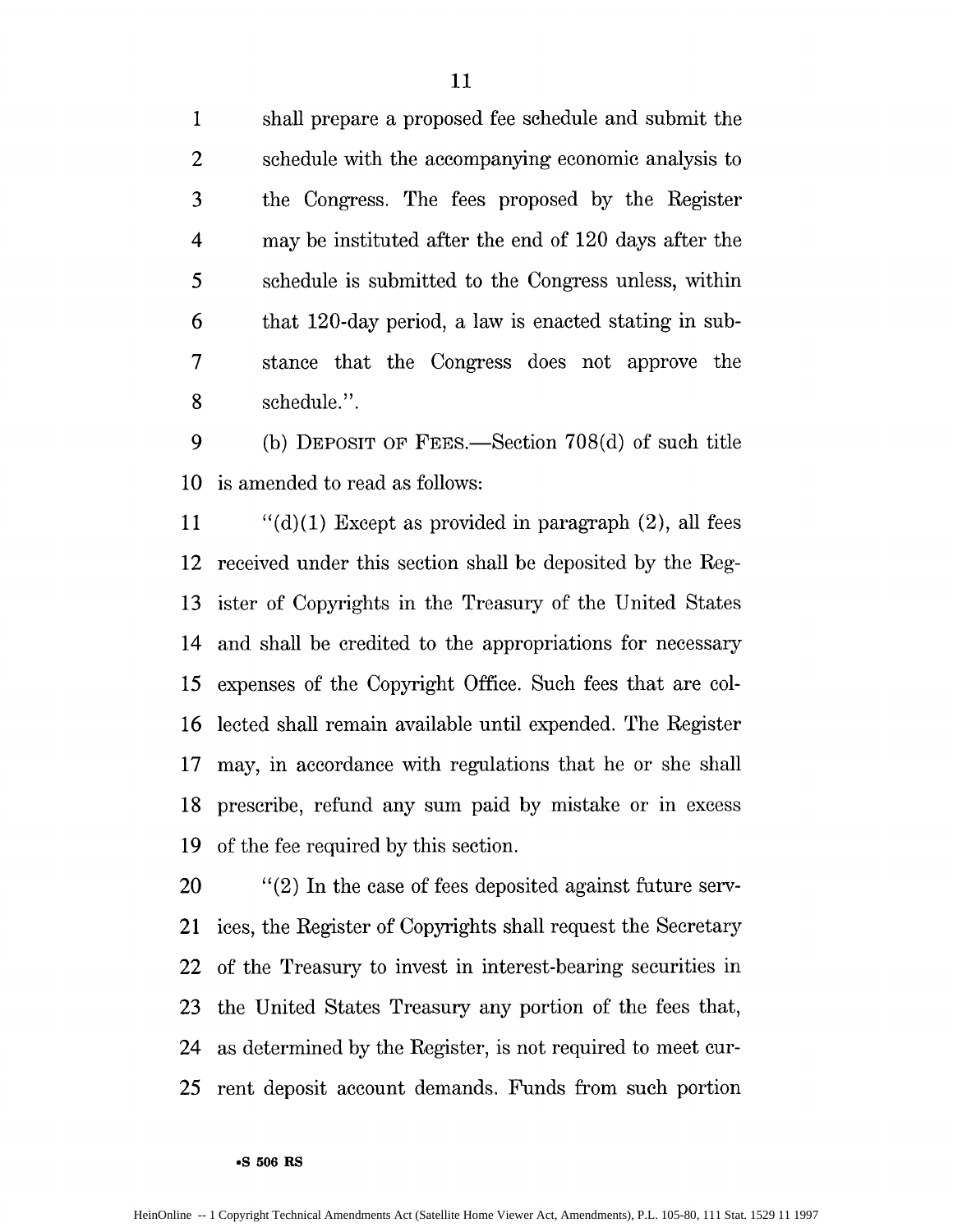1 of fees shall be invested in securities that permit funds 2 to be available to the Copyright Office at all times if they 3 are determined to be necessary to meet current deposit 4 account demands. Such investments shall be in public debt *5* securities with maturities suitable to the needs of the 6 Copyright Office, as determined by the Register of Copy-7 rights, and bearing interest at rates determined by the 8 Secretary of the Treasury, taking into consideration cur-9 rent market yields on outstanding marketable obligations 10 of the United States of comparable maturities.

11 "(3) The income on such investments shall be depos-12 ited in the Treasury of the United States and shall be 13 credited to the appropriations for necessary expenses of 14 the Copyright Office.".

## **15 SEC. 9. COPYRIGHT ARBITRATION ROYALTY PANELS.**

**16** (a) ESTABLISHMENT **AND** PURPOSE.-Section 801 of 17 title 17, United States Code, is amended-

18 (1) in subsection (b)(1) by striking "and  $116"$ 19 in the first sentence and inserting "116, and 119"; 20 (2) in subsection (c) by inserting after "panel"

21 at the end of the sentence the following:

 $22$  ", including-

23 "(1) authorizing the distribution of those roy-24 alty fees collected under sections 111, 119, and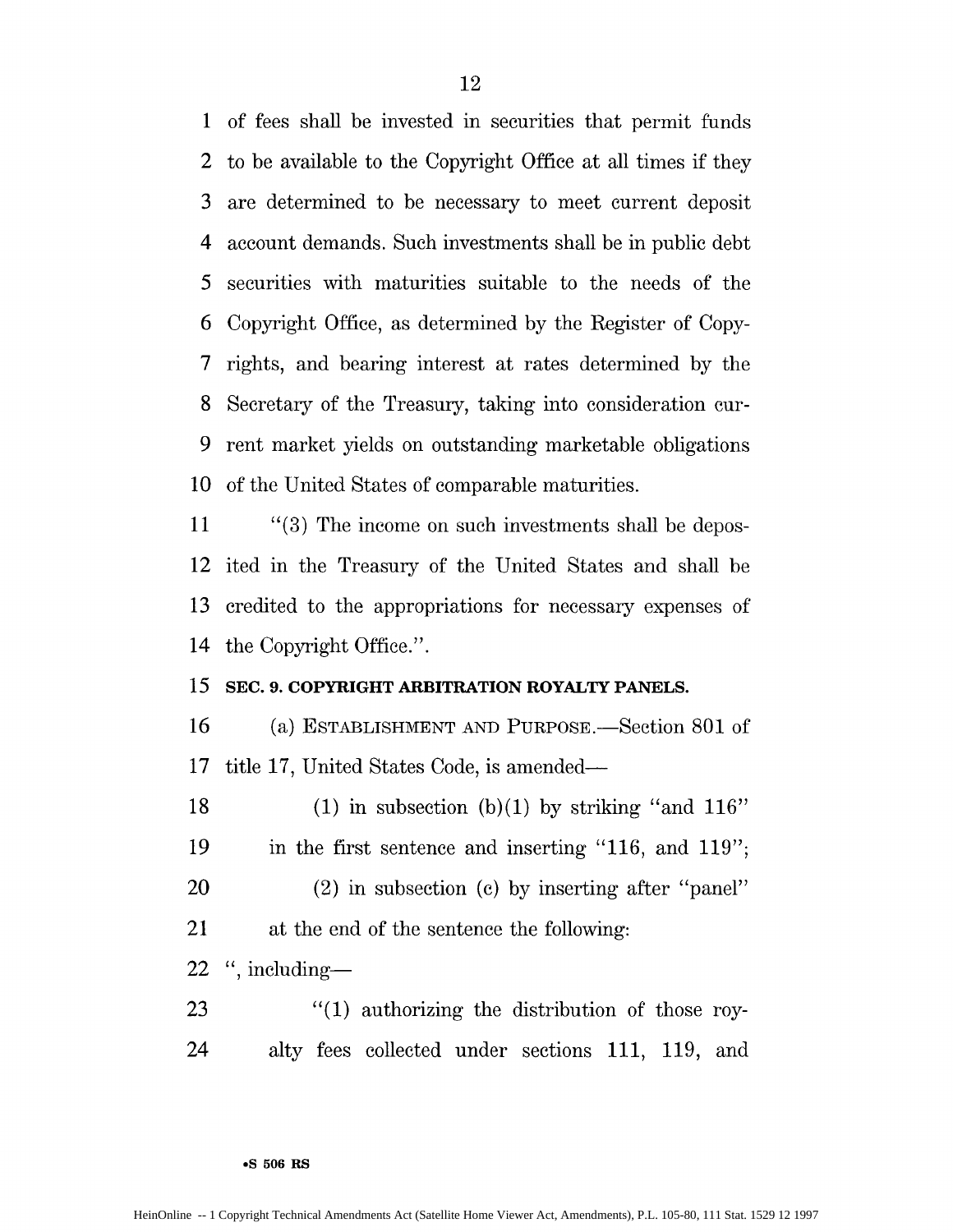| 1005 that the Librarian has found are not subject |
|---------------------------------------------------|
| to controversy; and                               |

3 "(2) accepting or rejecting royalty claims filed 4 under sections 111, 119, and 1007 on the basis of 5 timeliness or the failure to establish the basis for a 6 claim"; and

7 (3) by amending subsection (d) to read as fol-8 lows:

9 "(d) SUPPORT AND REIMBURSEMENT OF ARBITRA-10 TION PANELS.—The Librarian of Congress, upon the rec-11 ommendation of the Register of Copyrights, shall provide 12 the copyright arbitration royalty panels with the necessary 13 administrative services related to proceedings under this 14 chapter, and shall reimburse the arbitrators presiding in 15 distribution proceedings at such intervals and in such 16 manner as the Librarian shall provide by regulation. Each 17 such arbitrator is an independent contractor acting on be-18 half of the United States, and shall be hired pursuant to 19 a signed agreement between the Library of Congress and 20 the arbitrator. Payments to the arbitrators shall be consid-21 ered costs incurred by the Library of Congress and the 22 Copyright Office for purposes of section  $802(h)(1)$ .".

23 (b) PROCEEDINGS.—Section 802 of title 17, United 24 States Code, is amended—

#### **\*S 506 RS**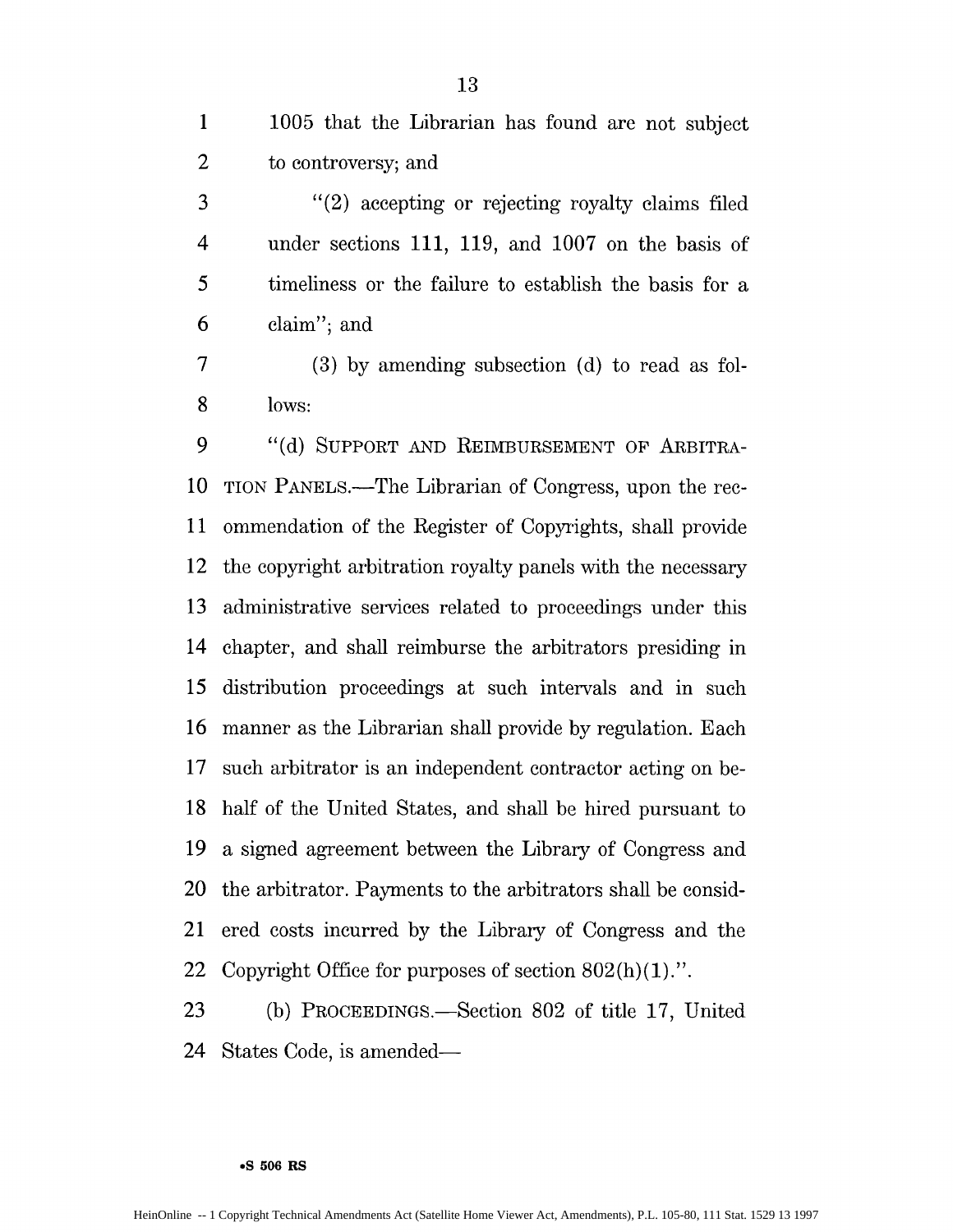3 (2) in subsection (h) by amending paragraph 4 (1) to read as follows:

5 "(1) DEDUCTION OF **COSTS** OF LIBRARY OF 6 **CONGRESS AND** COPYRIGHT **OFFICE** FROM ROYALTY 7 FEES.-The Librarian of Congress and the Register 8 of Copyrights may, to the extent not otherwise pro-9 vided under this title, deduct from royalty fees de-10 posited or collected under this title the reasonable 11 costs incurred by the Library of Congress and the 12 Copyright Office under this chapter. Such deduction 13 may be made before the fees are distributed to any 14 copyright claimants. In addition, all funds made 15 available by an appropriations Act as offsetting col-16 lections and available for deductions under this sub-17 section shall remain available until expended. In 18 ratemaking proceedings, the Librarian of Congress 19 and the Copyright Office may assess their reason-20 able costs directly to the parties to the most recent 21 relevant arbitration proceeding, 50 percent of the 22 costs to the parties who would receive royalties from 23 the royalty rate adopted in the proceeding and 50 24 percent of the costs to the parties who would pay the 25 royalty rate so adopted.".

#### **9S 506 RS**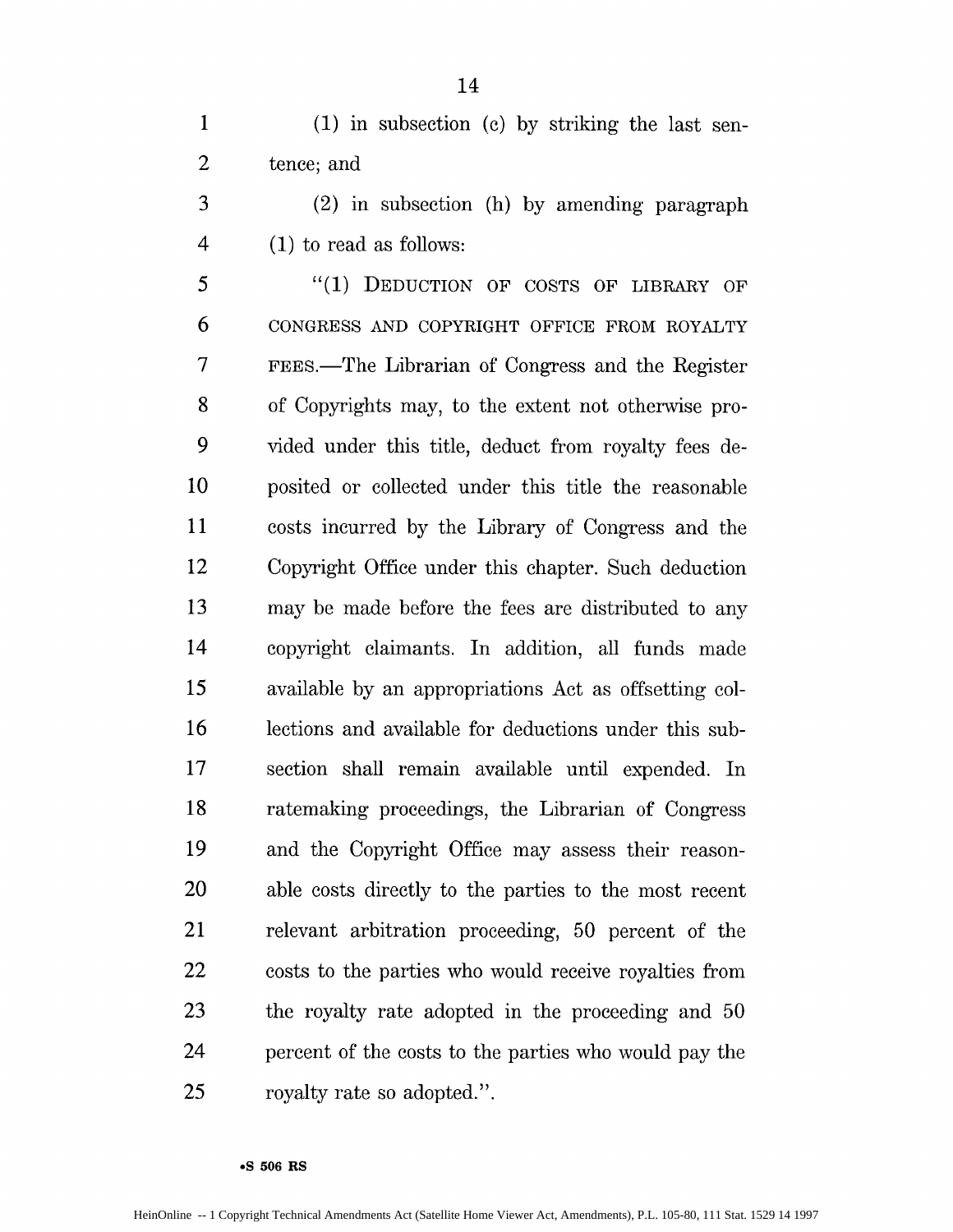3 amended by striking "Within 30 days after" in the first 4 sentence and inserting "After". 5 **SEC. 11. CONFORMING AMENDMENT.** 8 by redesignating paragraph (5) as paragraph (4). **9 SEC. 12. MISCELLANEOUS TECHNICAL AMENDMENTS.** 10 (a) AMENDMENTS TO TITLE 17, UNITED STATES 12 lows: 14 title 17, United States Code, is amended— **17 quirements";** 18 (B) in the item relating to chapter 8, by 20 **"Arbitration Royalty Panels";** 21 (C) in the item relating to chapter 9, by 22 striking **"semiconductor chip products"** 23 and inserting "Semiconductor **Chip** 24 **Products";** and

6 Section 4 of the Digital Performance Right in Sound 7 Recordings Act of 1995 (Public Law 104-39) is amended

11 CODE.-Title 17, United States Code, is amended as fol-

13 (1) The table of chapters at the beginning of

15 (A) in the item relating to chapter 6, by 16 striking **"Requirement"** and inserting **"Re-**

19 striking "**Royalty Tribunal**" and inserting

1 **SEC. 10. DIGITAL AUDIO RECORDING DEVICES AND MEDIA.**

2 Section 1007(b) of title 17, United States Code, is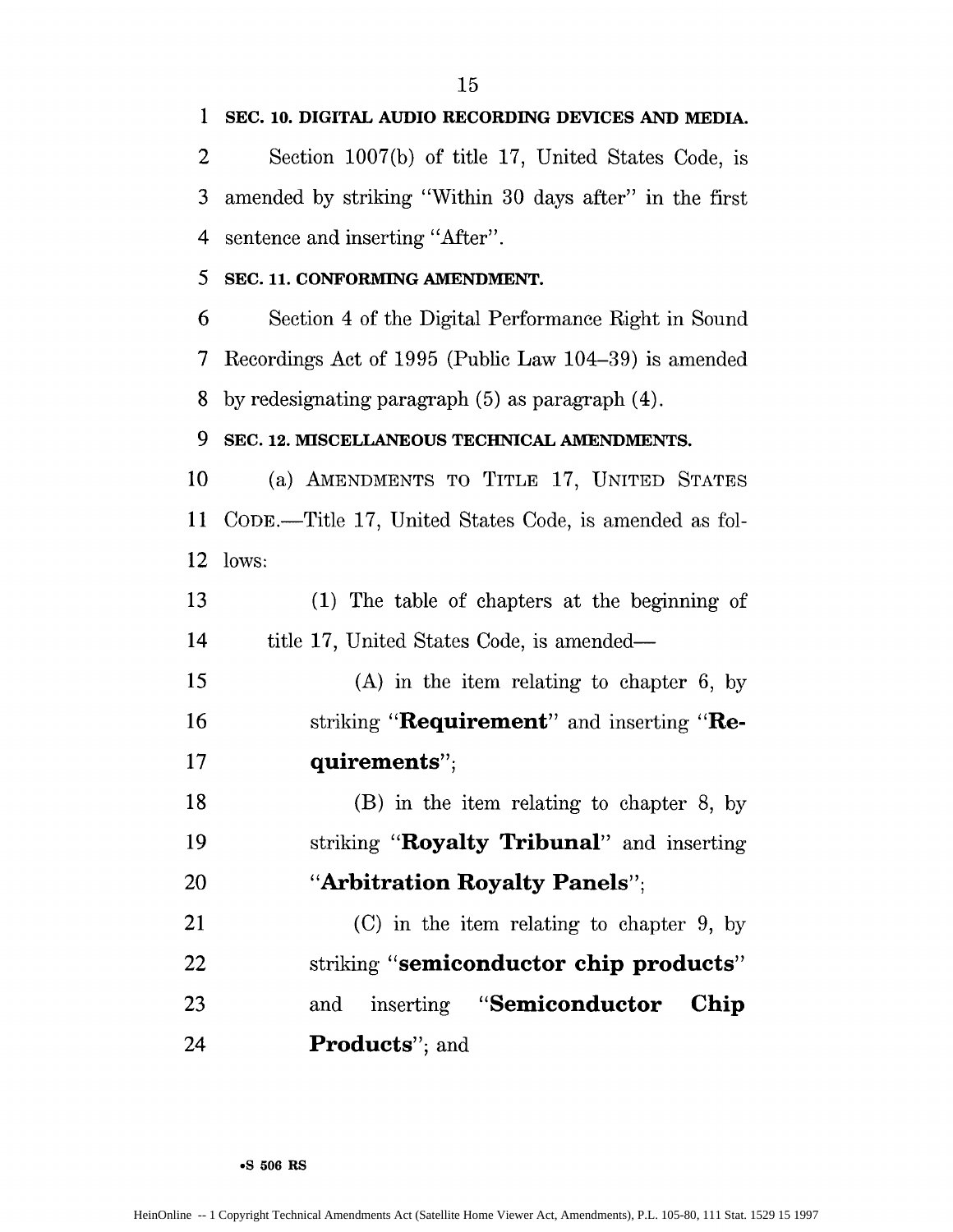| $\mathbf{1}$   | (D) by inserting after the item relating to                 |
|----------------|-------------------------------------------------------------|
| $\overline{2}$ | chapter 9 the following:                                    |
|                | "10. Digital Audio Recording Devices and Media  1001".      |
| 3              | $(2)$ The item relating to section 117 in the table         |
| 4              | of sections at the beginning of chapter 1 is amended        |
| 5              | to read as follows:                                         |
|                | "117. Limitations on exclusive rights: Computer programs.". |
| 6              | $(3)$ Section 101 is amended in the definition of           |
| 7              | to perform or display a work "publicly" by striking         |
| 8              | "processs" and inserting "process".                         |
| 9              | $(4)$ Section 108(e) is amended by striking                 |
| 10             | "pair" and inserting "fair".                                |
| 11             | (5) Section $109(a)(2)(B)$ is amended by strik-             |
| 12             | ing "Copyright" and inserting "Copyrights".                 |
| 13             | $(6)$ Section 110 is amended—                               |
| 14             | $(A)$ in paragraph $(8)$ by striking the period             |
| 15             | at the end and inserting a semicolon;                       |
| 16             | (B) in paragraph (9) by striking the period                 |
| 17             | at the end and inserting "; and"; and                       |
| 18             | $(C)$ in paragraph $(10)$ by striking "4                    |
| 19             | above" and inserting " $(4)$ ".                             |
| 20             | $(7)$ Section 115(c)(3)(E) is amended—                      |
| 21             | (A) in clause (i) by striking "section                      |
| 22             | $106(1)$ and $(3)$ " each place it appears and in-          |
| 23             | serting "paragraphs (1) and (3) of section                  |
| 24             | $106$ "; and                                                |
|                |                                                             |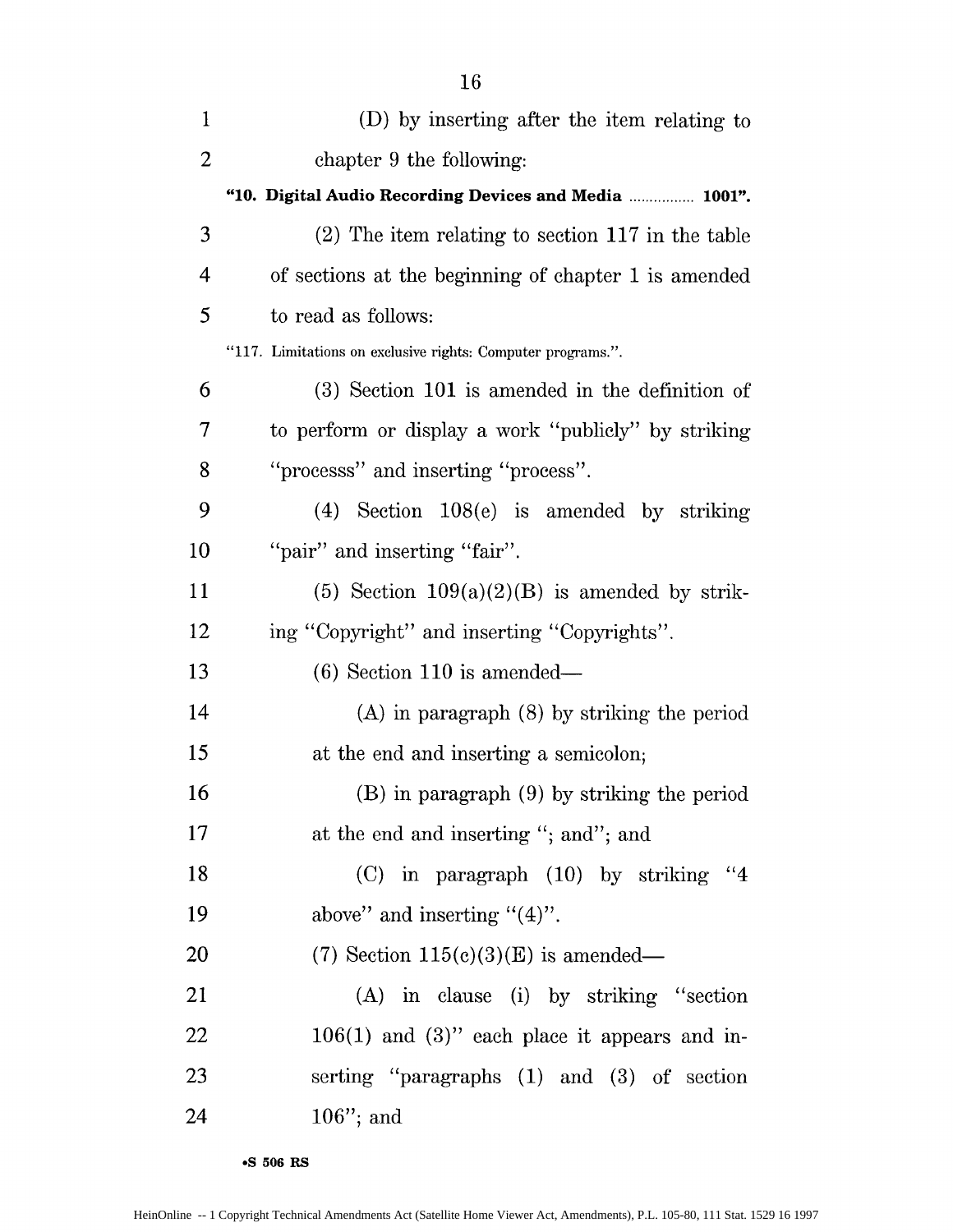| $\mathbf{1}$             | (B) in clause $(ii)(II)$ by striking "sections"        |
|--------------------------|--------------------------------------------------------|
| $\overline{2}$           | $106(1)$ and $106(3)$ " and inserting "paragraphs"     |
| 3                        | $(1)$ and $(3)$ of section $106$ ".                    |
| $\overline{\mathcal{A}}$ | $(8)$ Section 119 $(e)(1)$ is amended by striking      |
| 5                        | "unless until" and inserting "unless".                 |
| 6                        | $(9)$ Section 304 $(c)$ is amended in the matter       |
| 7                        | preceding paragraph (1) by striking "the subsection    |
| 8                        | $(a)(1)(C)$ " and inserting "subsection $(a)(1)(C)$ ". |
| 9                        | $(10)$ Section $405(b)$ is amended by striking         |
| 10                       | "condition or" and inserting "condition for".          |
| 11                       | $(11)$ Section $407(d)(2)$ is amended by striking      |
| 12                       | "cost of" and inserting "cost to".                     |
| 13                       | $(12)$ The item relating to section 504 in the         |
| 14                       | table of sections at the beginning of chapter 5 is     |
| 15                       | amended by striking "Damage" and inserting             |
| 16                       | "Damages".                                             |
| 17                       | $(13)$ Section $504(c)(2)$ is amended by striking      |
| 18                       | "court it" and inserting "court in".                   |
| 19                       | $(14)$ Section 509(b) is amended by striking           |
| <b>20</b>                | "merchandise; and baggage" and inserting "mer-         |
| 21                       | chandise, and baggage".                                |
| <b>22</b>                | $(15)$ Section $601(a)$ is amended by striking         |
| 23                       | "nondramtic" and inserting "nondramatic".              |
| 24                       | $(16)$ Section $601(b)(1)$ is amended by striking      |
| 25                       | "subsustantial" and inserting "substantial".           |

17

 $\mathbb{Z}^2$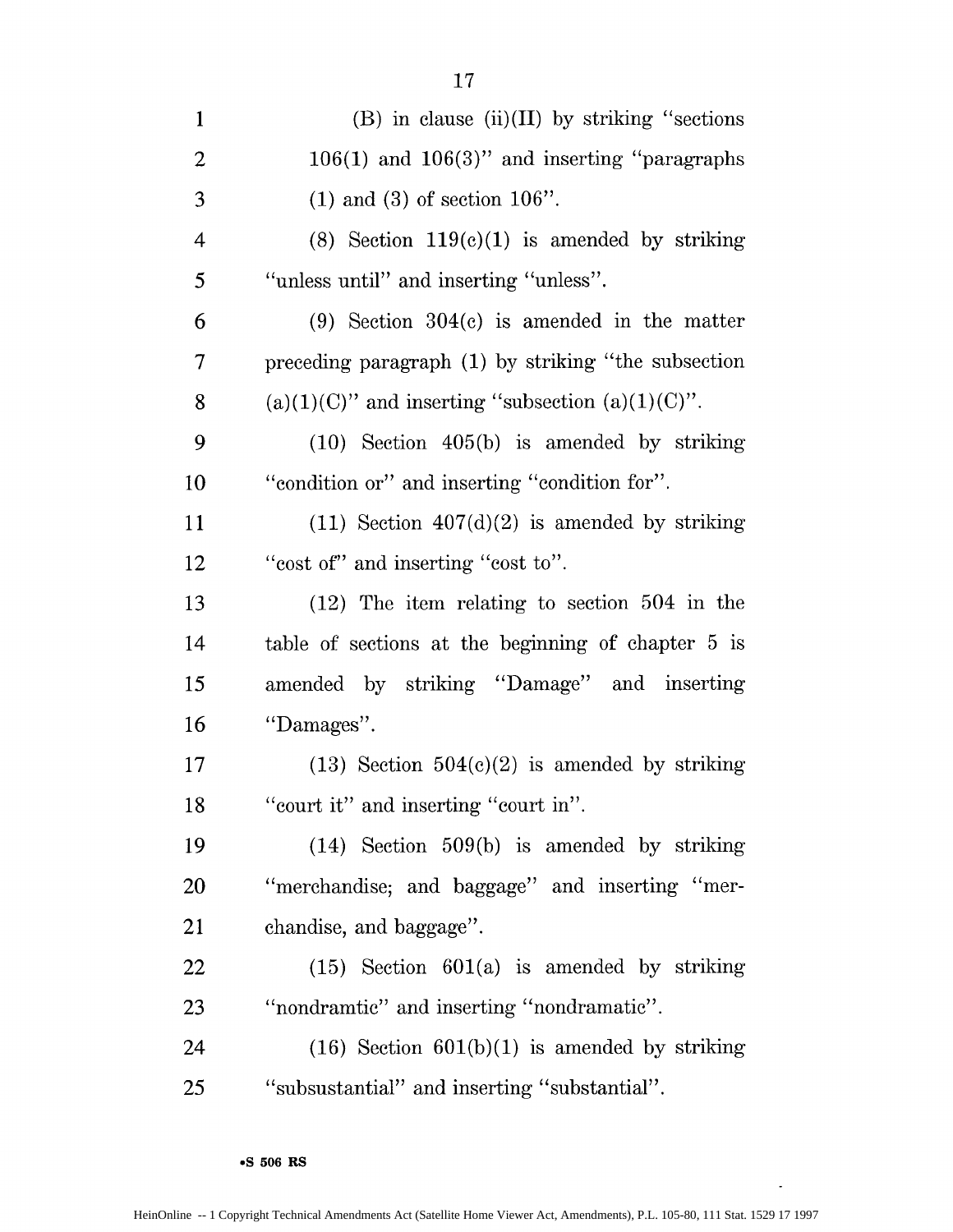| $\mathbf{1}$   | $(17)$ The item relating to section 710 in the       |
|----------------|------------------------------------------------------|
| $\overline{2}$ | table of sections at the beginning of chapter 7 is   |
| 3              | amended by striking "Reproductions" and inserting    |
| $\overline{4}$ | "Reproduction".                                      |
| 5              | (18) The item relating to section 801 in the         |
| 6              | table of sections at the beginning of chapter 8 is   |
| 7              | amended by striking "establishment" and inserting    |
| 8              | "Establishment".                                     |
| 9              | $(19)$ Section 801(b) is amended—                    |
| 10             | $(A)$ by striking "shal be—" and inserting           |
| 11             | "shall be as follows:";                              |
| 12             | (B) in paragraph (1) by striking "to                 |
| 13             | make" and inserting "To make";                       |
| 14             | (C) in paragraph $(2)$ —                             |
| 15             | (i) by striking "to make" and insert-                |
| 16             | ing "To make"; and                                   |
| 17             | (ii) in subparagraph $(D)$ by striking               |
| 18             | "adjustment; and" and inserting "adjust-             |
| 19             | ment."; and                                          |
| 20             | (D) in paragraph $(3)$ by striking "to dis-          |
| 21             | tribute" and inserting "To distribute".              |
| 22             | $(20)$ Section $803(b)$ is amended in the second     |
| 23             | sentence by striking "subsection subsection" and in- |
| 24             | serting "subsection".                                |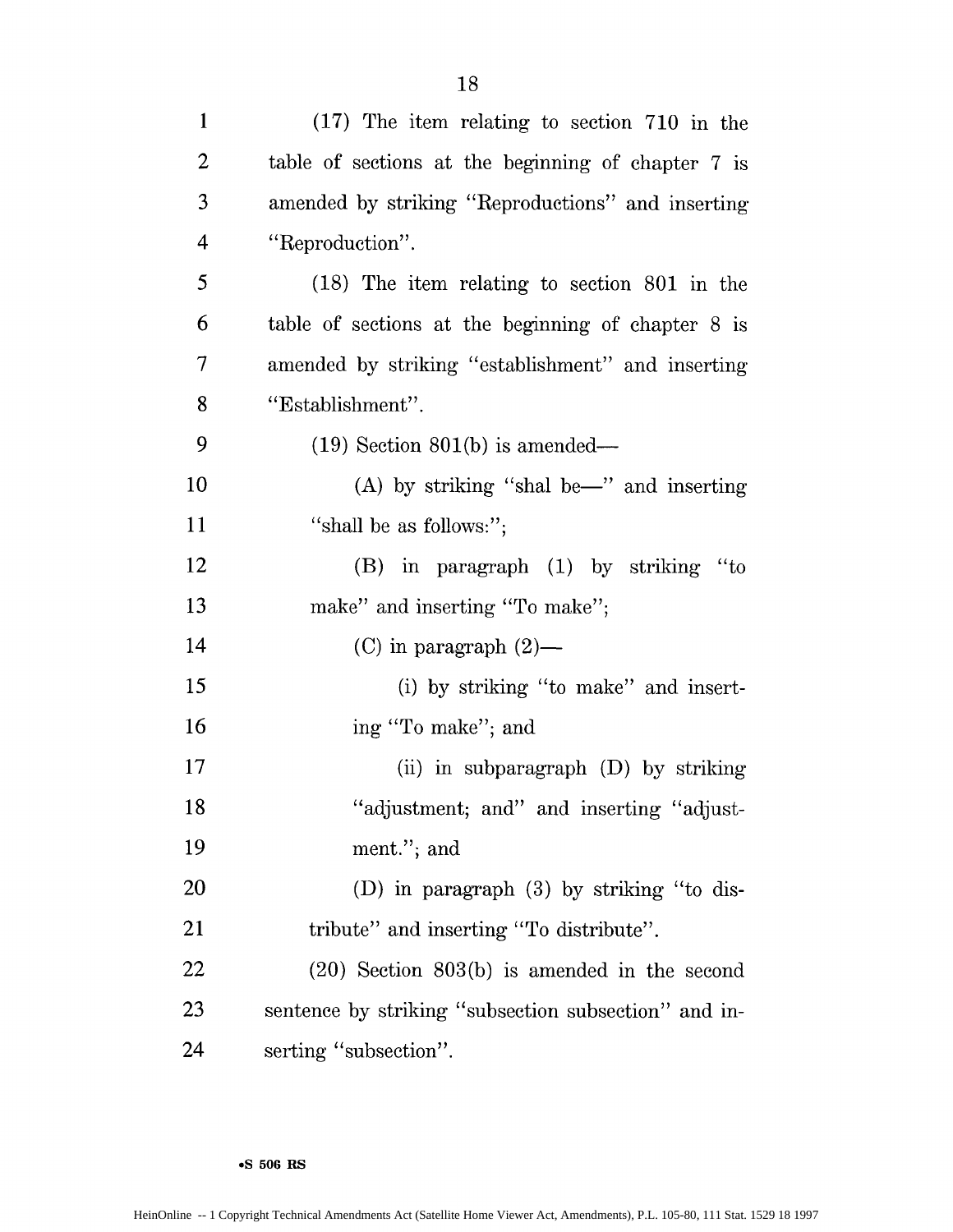| $\mathbf{1}$   | $(21)$ The item relating to section 903 in the           |
|----------------|----------------------------------------------------------|
| $\overline{2}$ | table of sections at the beginning of chapter 9 is       |
| 3              | amended to read as follows:                              |
|                | "903. Ownership, transfer, licensure, and recordation.". |
| 4              | $(22)$ Section $909(b)(1)$ is amended—                   |
| 5              | (A) by striking "force" and inserting                    |
| 6              | "work"; and                                              |
| 7              | (B) by striking "sumbol" and inserting                   |
| 8              | "symbol".                                                |
| 9              | $(23)$ Section $910(a)$ is amended in the second         |
| 10             | sentence by striking "as used" and inserting "As         |
| <sup>11</sup>  | used".                                                   |
| 12             | $(24)$ Section 1006(b)(1) is amended by striking         |
| 13             | "Federation Television" and inserting "Federation"       |
| 14             | of Television".                                          |
| 15             | $(25)$ Section 1007 is amended—                          |
| 16             | $(A)$ in subsection $(a)(1)$ by striking "The            |
| 17             | calendar year in which this chapter takes ef-            |
| 18             | fect" and inserting "calendar year 1992"; and            |
| 19             | (B) in subsection (b) by striking "the year              |
| <b>20</b>      | in which this section takes effect" and inserting        |
| 21             | "1992".                                                  |
| 22             | (b) RELATED PROVISIONS.—                                 |
| 23             | $(1)$ Section $1(a)(1)$ of the Act entitled "An Act      |
| 24             | to amend chapter 9 of title 17, United States Code,      |
| 25             | regarding protection extended to semiconductor chip      |
|                | <b>-S 506 RS</b>                                         |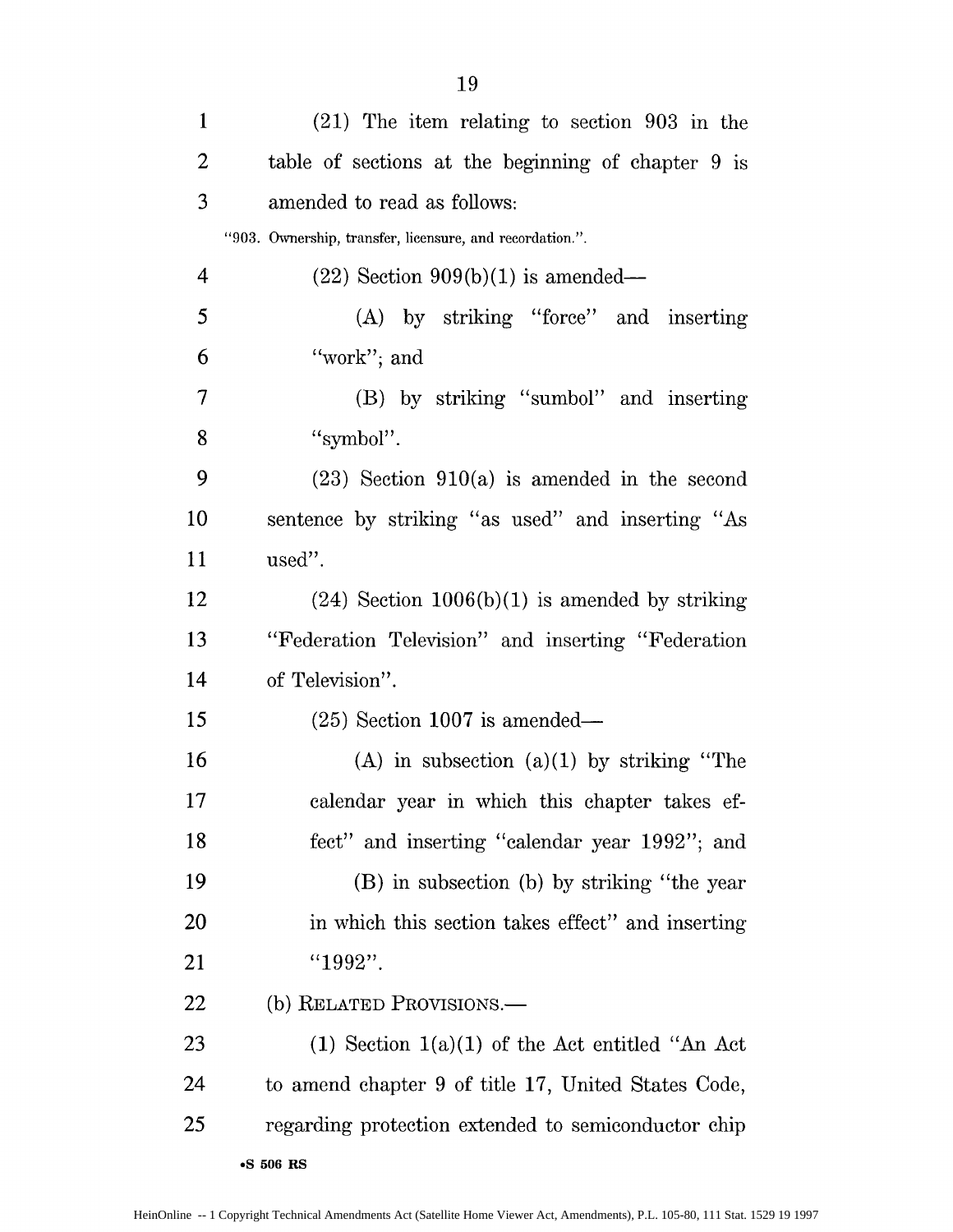1 products of foreign entities", approved November 9, 2 1987 (17 U.S.C. 914 note), is amended by striking 3 "orginating" and inserting "originating".

4 (2) Section 2319(b)(1) of title 18, United 5 States Code, is amended by striking "last 10" and 6 inserting "least 10".

## **7 SEC. 13. EFFECTIVE DATES.**

8 (a) **IN** GENERAL.-Except as provided in subsections 9 (b) and (c), the amendments made by this title shall take 10 effect on the date of the enactment of this Act.

11 (b) SATELLITE HOME VIEWER ACT OF 1994.—The 12 amendments made by section 2 shall be effective as if en-13 acted as part of the Satellite Home Viewer Act of 1994 14 (Public Law 103-369).

15 (c) TECHNICAL AMENDMENT.—The amendment 16 made by section  $12(b)(1)$  shall be effective as if enacted 17 on November 9, 1987.